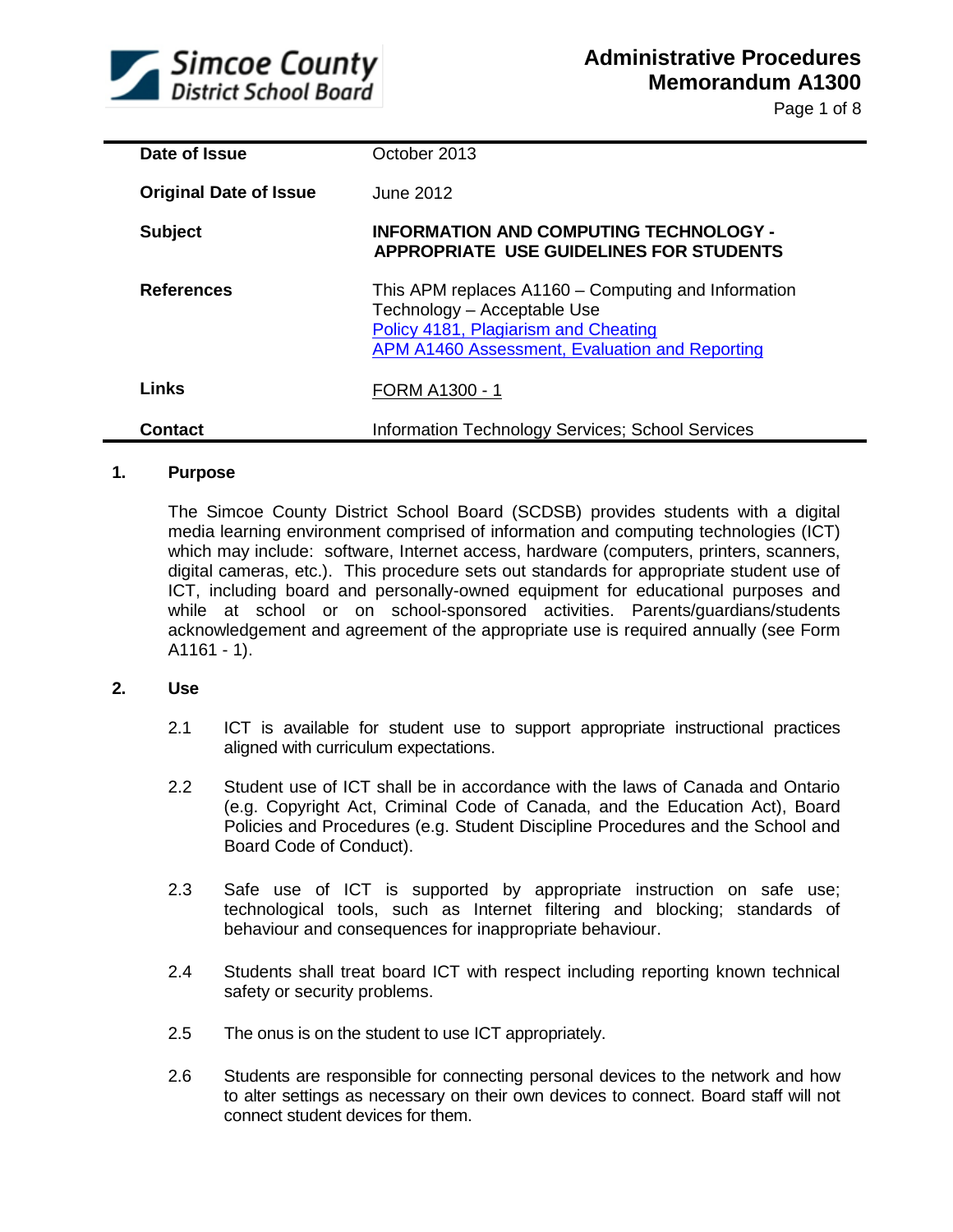

# **3. Digital Citizenship**

- 3.1 Digital media learning environments use ICT to help students to communicate and work collaboratively, and support individual learning and contribute to the learning of others while gaining skills required to being productive and safe digital citizens. Students use a variety of applications that may include blogs, wikis, learning management systems (such as Moodle, Desire 2 Learn, Edmodo) and social networking sites (such as Facebook, Twitter, YouTube, etc.). When these applications are used as instructional tools, they allow students to:
	- 3.1.1 interact and publish with peers, experts and others;
	- 3.1.2 communicate information and ideas effectively to multiple audiences;
	- 3.1.3 develop cultural understanding and global awareness by engaging with learners of other cultures; and
	- 3.1.4 contribute to project teams to produce original works or solve problems.
- 3.2 Teachers shall review the appropriate use agreement with students at the start of the year/semester and a copy shall be posted in the classroom for reference.

#### 3.3 **Respect, Educate and Protect (REP)**

Students receive appropriate instruction on digital citizenship based on nine elements of using technology appropriately developed by the International Society for Technology in Education (ISTE). Each area encompasses three elements of digital citizenship. Please refer to the ISTE website for more information.

# 3.3.1 **Respect Your Self/Respect Others**

- Etiquette
- Access
- Law

#### 3.3.2 **Educate Your Self/Connect with Others**

- Communication
- Literacy
- Commerce

# 3.3.3 **Protect Your Self/Protect Others**

- Rights and Responsibility
- Safety (Security)
- Health and Welfare

# **4. Inappropriate Use/Activities**

- 4.1 Students shall not:
	- 4.1.1 attempt to gain unauthorized access i.e. hacking into the SCDSB network or to any other computer system using ICT. This includes plugging personal devices into network cables. All personal devices must connect to the wireless guest network only.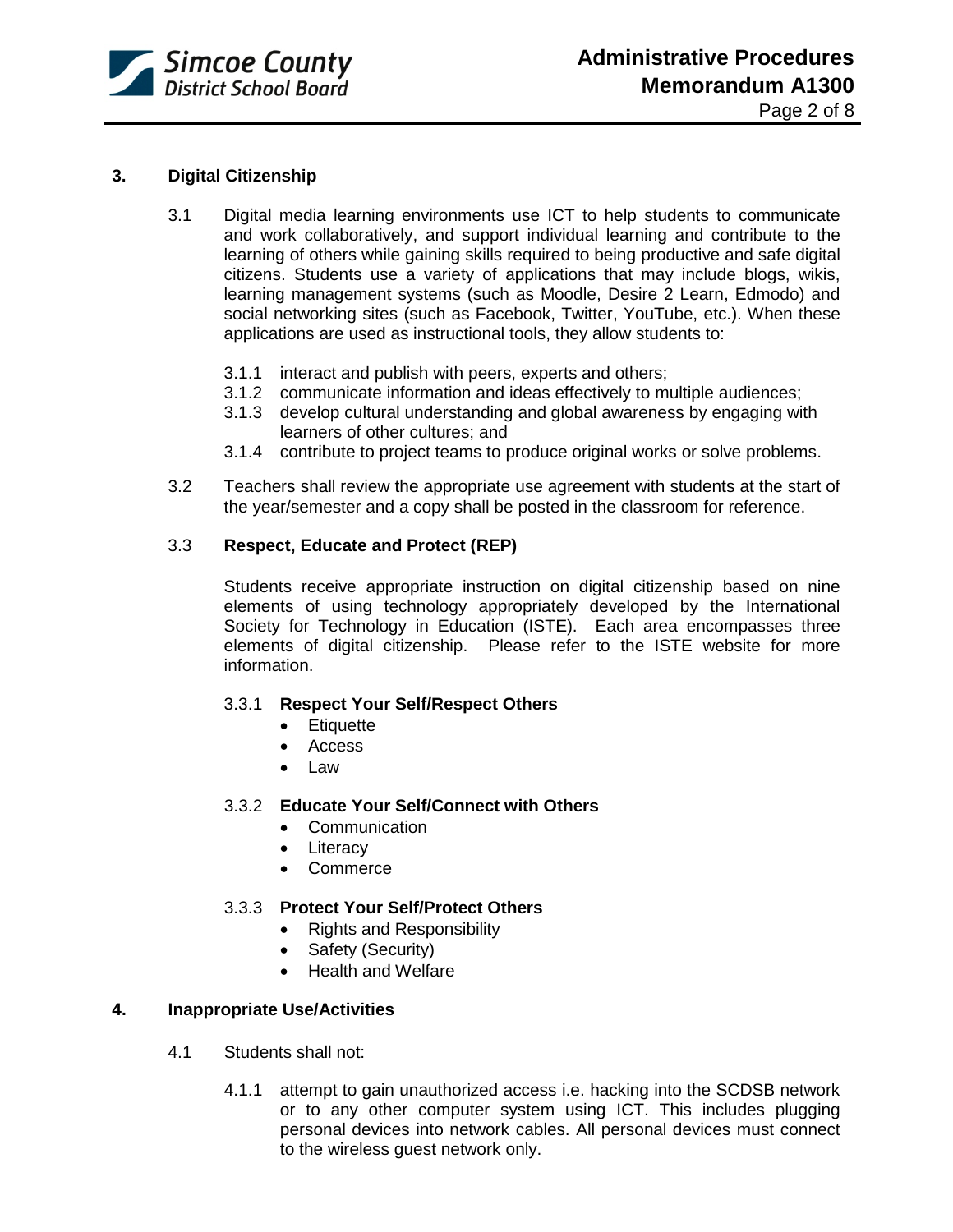

- 4.1.2 share passwords, except as may be required by Information Technology Services staff for maintenance and support purposes.
- 4.1.3 login to anyone else's account, nor will they attempt to access the personal data of others.
- 4.1.4 deliberately attempt to disrupt the computer system performance or to destroy data by spreading computer viruses or by using other means. These actions may be **illegal**. Any attempt to do so, shall be referred to the appropriate authorities.
- 4.1.5 use ICT to engage in any illegal activities.
- 4.1.6 use obscene, profane, lewd, vulgar, rude, inflammatory, threatening or disrespectful language.
- 4.1.7 use racial slurs, comments, jokes or teasing and defamatory or discriminatory communications and postings, graffiti and other behaviour that might cause a negative school climate.
- 4.1.8 share information that, if acted upon, could cause damage or danger of disruption to the system or bring about harm to others.
- 4.1.9 harass others; (Harassment is persistently acting in a manner that distresses or annoys another person).
- 4.1.10 cyberbully others.
- 4.1.11 knowingly or recklessly post false or defamatory information about a person or organization.
- 4.1.12 share private information about another person.
- 4.1.13 access, store or distribute material that encourages conduct that would be a criminal offence or give rise to civil liability. This includes materials that are profane or obscene (pornography), that advocate illegal or dangerous acts, or that advocate violence or discrimination towards other people (hate literature). A special exception may be made if the purpose is to conduct research and both the teacher and the parent approve access. If a student inadvertently accesses such information, they must immediately disclose the inadvertent access to the supervising teacher.
- 4.1.14 use ICT to record or photograph other students unless authorized by school teaching or administrative staff prior to any recordings being made. Such equipment includes board and personally-owned devices, such as cell phones, smart phones, iPods, iPads, computers, personal digital assistants (PDAs), cameras, MP3 players, tape recorders, videorecorders, digital audio recorders and any other technological equipment that allows for recordings to be made of visual images and/or sounds. This is to respect the privacy and ensure the safety of all students and staff.

# **5. Security/Safeguards**

- 5.1 The SCDSB uses appropriate Internet filtering and blocking to reduce the risk of students accessing inappropriate content online; however no software is capable of blocking all inappropriate material. Filtering is used on board-owned computers and personally-owned devices connected to the board network.
- 5.2 Students are responsible for the use of their individual account and shall take all reasonable precautions to prevent others from being able to access and use their account.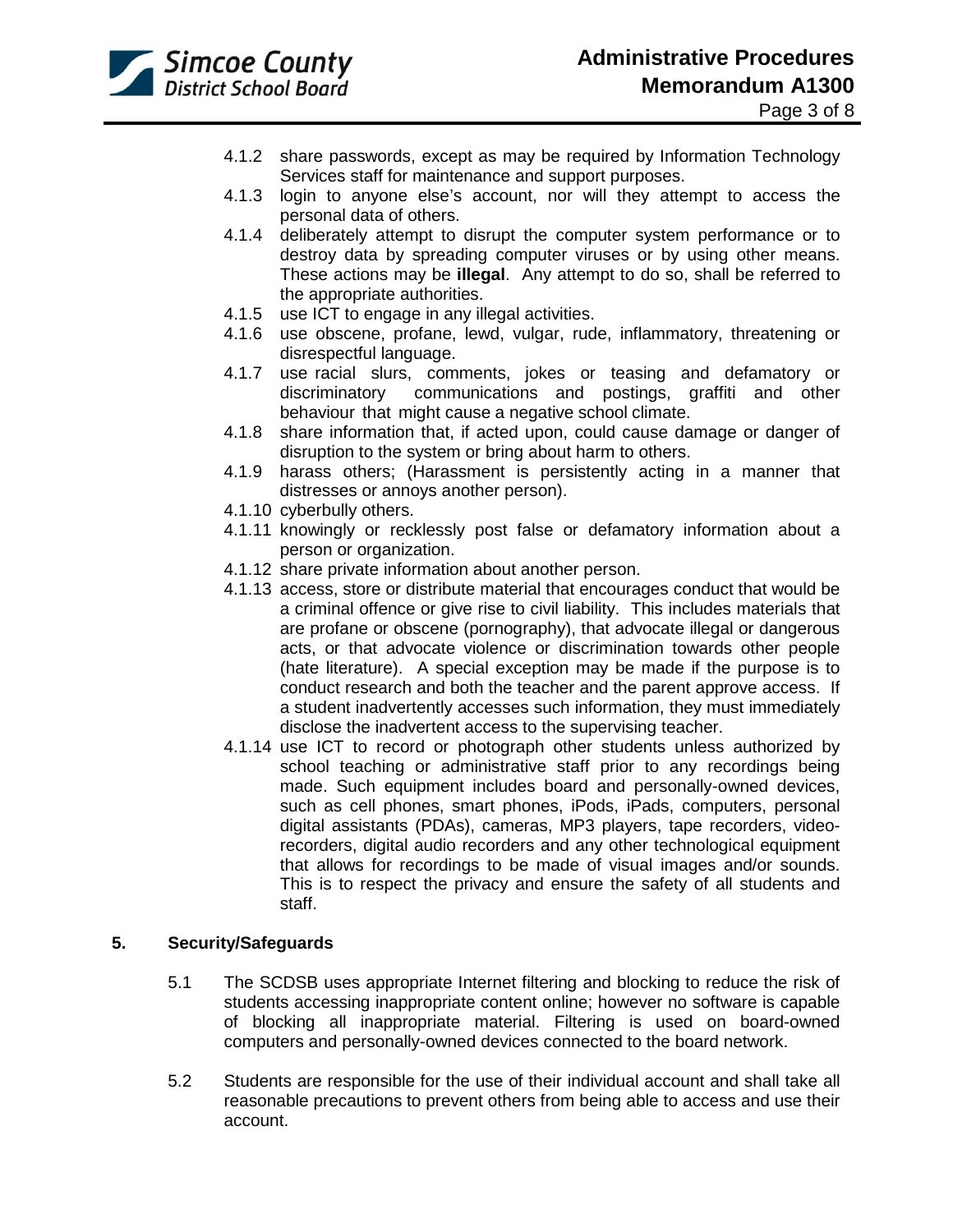

- 5.3 Students must not share their password, except to staff when necessary to obtain technical support and assistance. If a password has been shared with staff it must be changed immediately following service.
- 5.4 Students will immediately notify the system administrator if they have identified a possible security problem. Students will not intentionally search out security problems. This may be construed as an illegal attempt to gain access.
- 5.5 Students will avoid the inadvertent spread of computer viruses by using virus protection procedures when downloading software.

# **6. Expectation of Privacy**

- 6.1 **Students should not expect that online work is private.** Staff may access student digital media work spaces for assessment and support purposes, to maintain system integrity and to ensure that students, in accordance with the appropriate use, are using the system responsibly and safely. A search may be conducted if there is reasonable cause to suspect that a student has violated the law, the Code of Conduct or the Student Information Computing Technology Appropriate Use Agreement.
- 6.2 When using social networking sites outside of the classroom (i.e. in their homes), students are reminded that appropriate behaviour and anti-bullying guidelines apply in the online world. Protect your privacy, safety and reputation and the privacy, safety and reputation of others.

# 6.3 **When working online students shall practice safe computing practices including:**

- 6.3.1 protecting their identity and reputation;.
- 6.3.2 not posting personal information about self and others (the internet is a public place); and
- 6.3.3 protecting their digital footprint (what goes online stays online).

# **7. Plagiarism and Copyright Infringement**

- 7.1 Students will not plagiarize works they find on the Internet. Plagiarism is taking the writings or ideas of others and presenting them as if they were original to the student. (see Policy 4181 Plagiarism and Cheating and APM1460 Assessment, Evaluation and Reporting)
- 7.2 Students will respect the rights of copyright owners and shall not download protected works (i.e. images, movies and music, etc.). Copyright infringement occurs when an individual inappropriately reproduces a work that is protected by a copyright. If a work contains language that specifies appropriate use of that work, the student should follow the expressed requirements. If the student is unsure whether or not they can use a work, they should request permission from the copyright owner.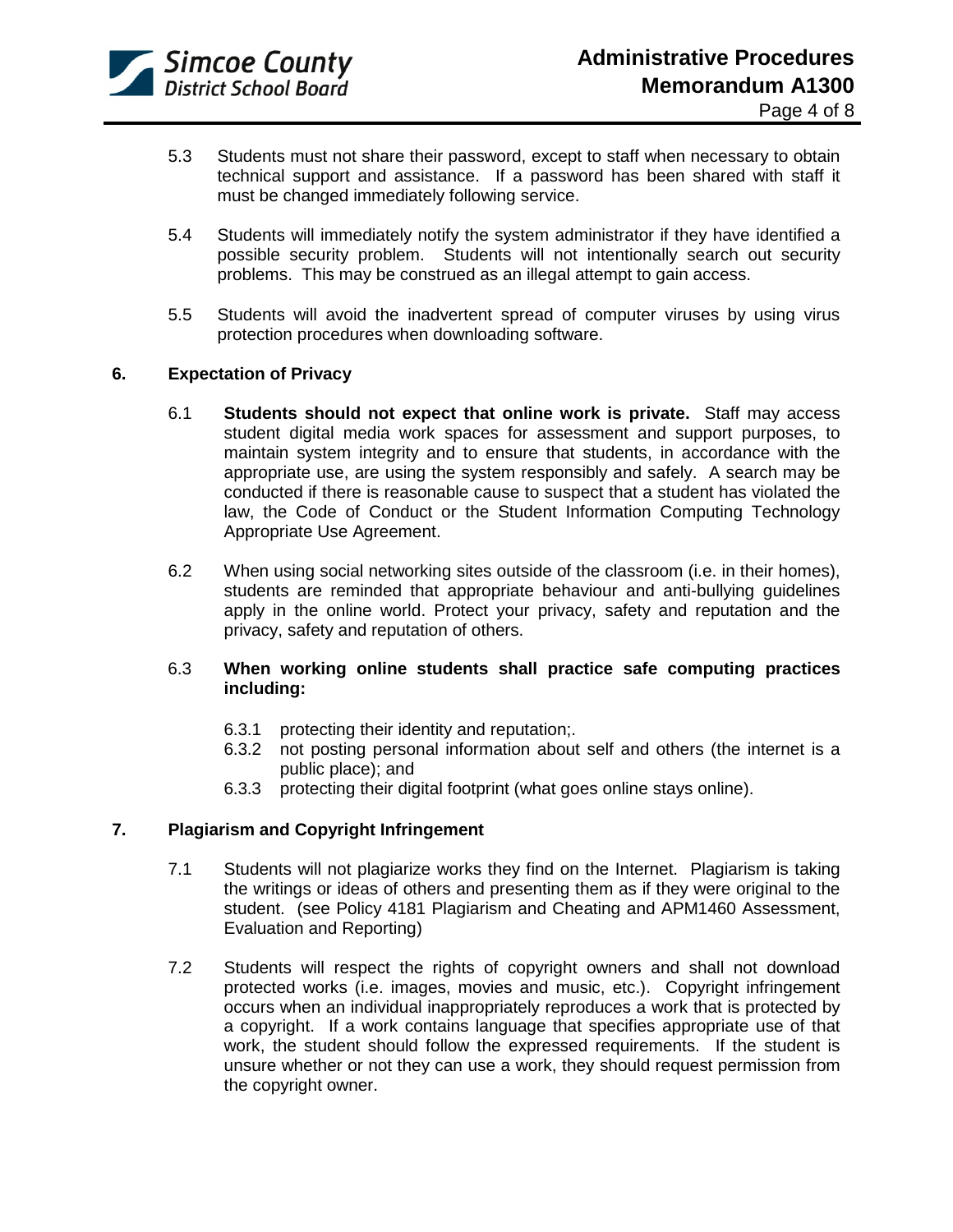

- 7.3 SCDSB software is for school use unless licensed otherwise. Use of SCDSB licensed software on equipment for which it is not licensed is a copyright infringement and is **illegal**.
- 7.4 Use of software on SCDSB equipment that is not licensed for use on SCDSB equipment is a copyright infringement and **illega**l.

# **8. Responsibilities of Parents**

- 8.1 Parents/guardians must review and agree to the appropriate use agreement.
- 8.2 Parents/guardians may request the termination of their child(ren)'s individual account.
- 8.3 The SCDSB Appropriate Use Guidelines for Students contain restrictions on accessing inappropriate materials. Student use will be supervised during instructional time. Parents/guardians should be advised that a wide range of materials are available from the Internet, some of which may not be fitting with the particular values of their families. Parents/guardians are encouraged to specify to their child(ren) those materials which are not appropriate for their child(ren) to access.

#### **9. Due Process**

- 9.1 The SCDSB will cooperate fully with local, provincial, or federal officials in any investigation concerning or relating to any illegal activities conducted at school, during school sponsored activities or that impact the school.
- 9.2 In the event of an allegation of a SCDSB Appropriate Use Guidelines for Students violation, the student will be provided with a notice and an opportunity to be heard in the manner set forth in the Code of Conduct and/or SCDSB policies and procedures.
- 9.3 Disciplinary actions shall be in accordance with APM 7635 Student Discipline Procedures.
- 9.4 Computer privileges of a student may be suspended by the principal.

# **10. Search and Seizure**

- 10.1 A search may be conducted if there is reasonable cause to suspect that a student has violated the law, the Code of Conduct or the Student Information Computing Technology Appropriate Use Agreement.
- 10.2 Routine maintenance, monitoring and surveillance of the system may lead to discovery that a student has been or is in violation of the SCDSB Appropriate Use Guidelines for Students and/or the law.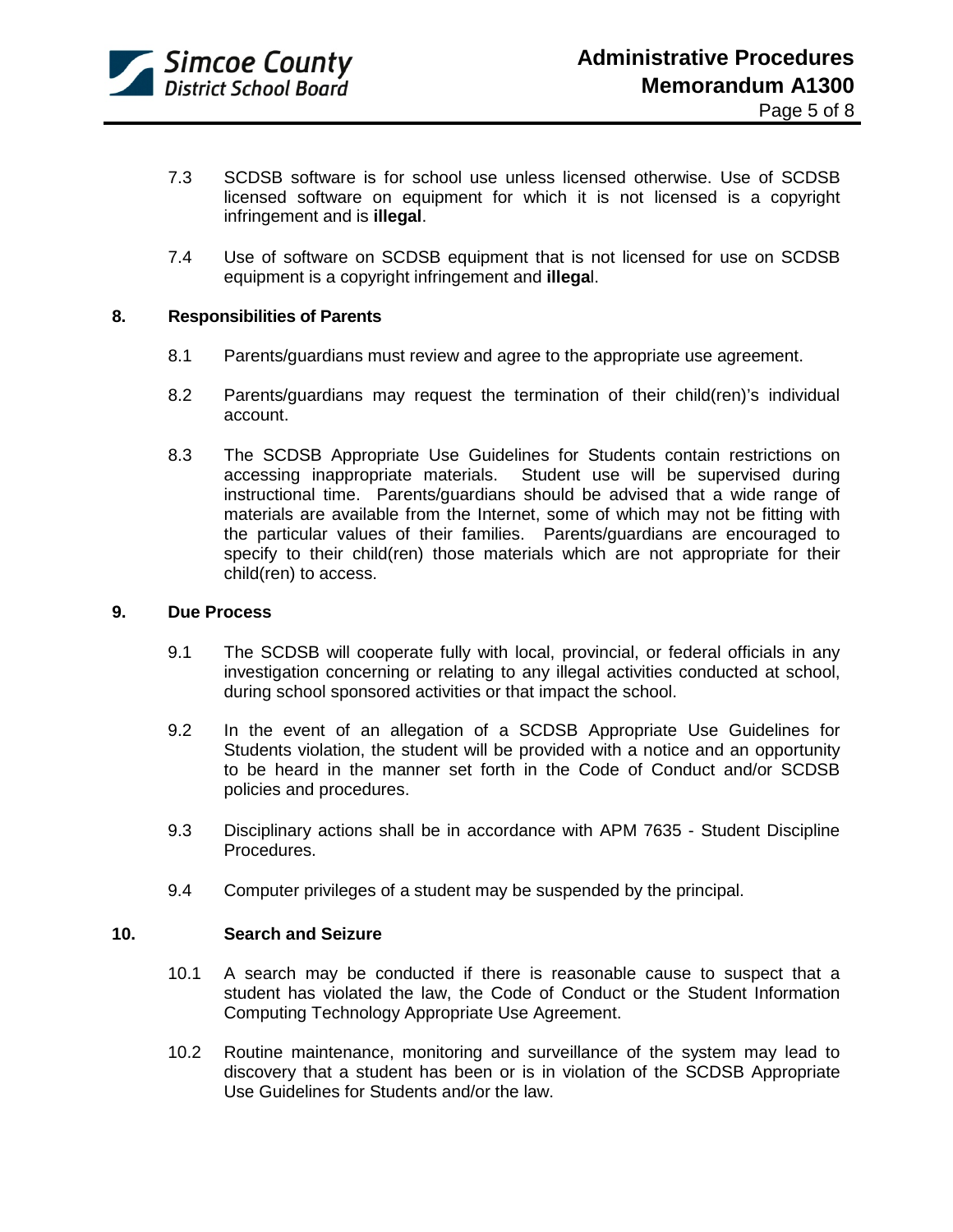

- 10.3 A search of student files, records of activities, and related information will be conducted if there is reasonable suspicion that a student has violated the SCDSB Appropriate Use Guidelines for Students or the law. The nature of the investigation will be reasonable and in keeping with the context of the alleged violation.
- 10.4 Any violation of the Student Information Computing Technology Appropriate Use Agreement may result in confiscation of personally-owned equipment and appropriate discipline. Confiscated equipment may be returned to the parent/legal guardian or in the event of suspected illegal or inappropriate activity may be forwarded to the appropriate law enforcement agency.

**First Issued:** June 2012 **Revised:** August 2013, October 2013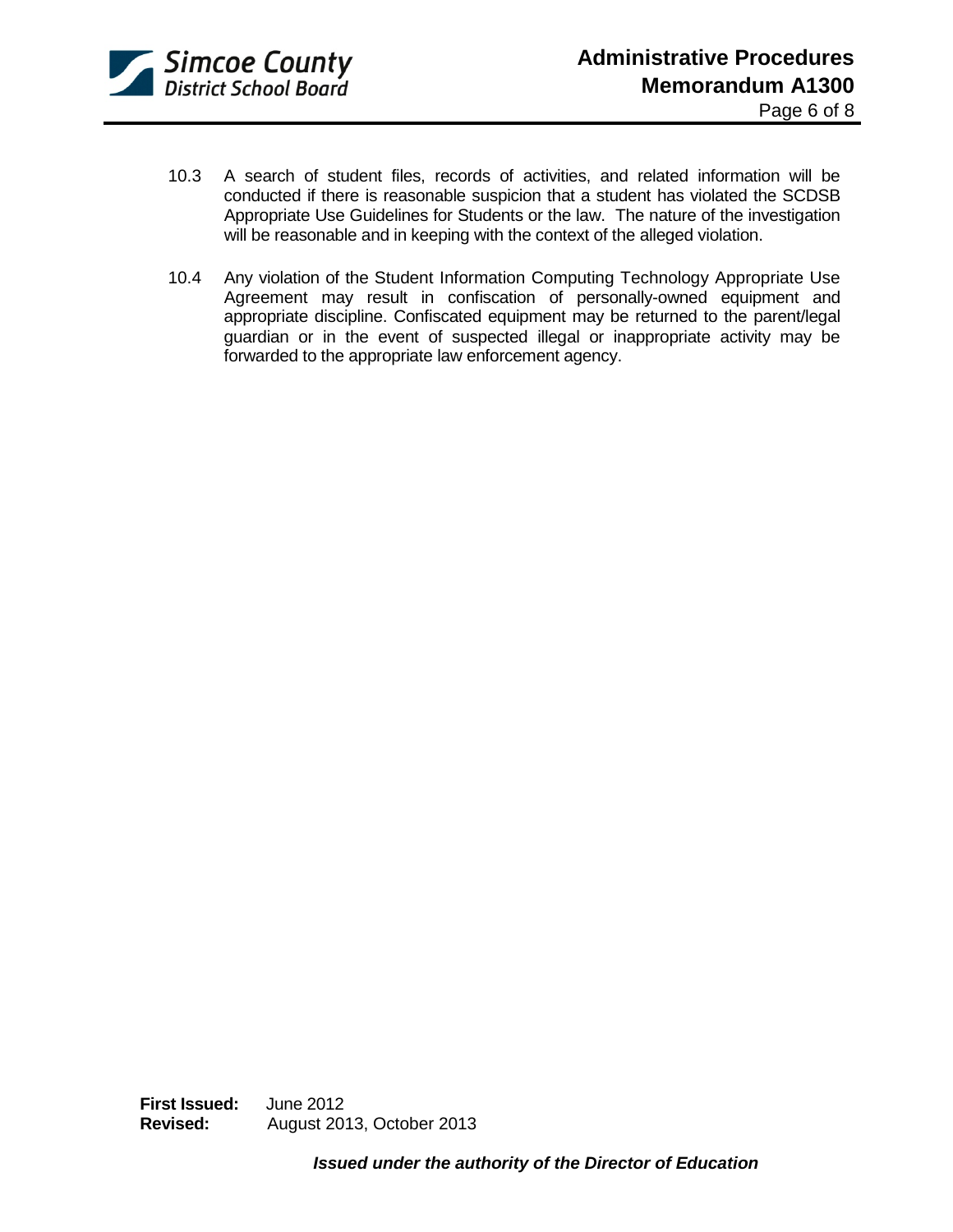

#### **STUDENT INFORMATION COMPUTING TECHNOLOGY APPROPRIATE USE AGREEMENT**

The Simcoe County District School Board (SCDSB) provides students with a digital media learning environment comprised of information and computing technologies (ICT) which may include: software, Internet access, hardware (computers, printers, scanners, digital cameras, etc.). This procedure sets out standards for appropriate student use of ICT, including board and personally-owned equipment for educational purposes while at school or on school-sponsored activities. Parents/guardians/students acknowledgement and agreement of the appropriate use is required annually.

Digital media learning environments use ICT to help students to communicate and work collaboratively, and support individual learning and contribute to the learning of others while gaining skills required to being productive and safe digital citizens. Students use a variety of applications which may include blogs, wikis, learning management systems (such as Moodle, Desire 2 Learn, Edmodo) and social networking sites (such as Facebook, Twitter, YouTube, etc.). When these applications are used as instructional tools, they allow students to:

- interact and publish with peers, experts and others;
- communicate information and ideas effectively to multiple audiences;
- develop cultural understanding and global awareness by engaging with learners of other cultures; and
- contribute to project teams to produce original works or solve problems.

The following safeguards are used to reduce the risk of accessing or viewing inappropriate content online and for student safety.

- 1. **Digital Citizenship -** Students receive appropriate instruction on digital citizenship and safe computing practices based on nine elements of using technology appropriately developed by the International Society for Technology in Education (ISTE). Teachers will review the appropriate use agreement with students at the start of the year/semester and a copy shall be posted in the classroom for reference.
- 2. **Internet Filtering and Blocking -** The SCDSB uses appropriate Internet filtering to reduce the risk of students accessing inappropriate content online; however no software is capable of blocking all inappropriate material. Filtering is used on board-owned computers and personally-owned devices connected to the board network.
- 3. **Classroom Supervision –** School staff monitor by observation and through online programs to support focussed, purposeful use of ICT when a student is online during the school day.
- 4. **Code of Conduct/Discipline Procedures -** The school Code of Conduct (see student agenda) sets out rules for student behaviour including online activity. Inappropriate use is subject to discipline in accordance with the school discipline policy and procedure. Students who are experiencing and/or witness any form of harassing, defaming and/or bullying shall report to a school official.

#### **Appropriate Use**

- ICT is available for student use to support appropriate instructional practices aligned with curriculum expectations.
- Use of ICT shall be in accordance with the laws of Canada and Ontario (e.g. Copyright Act, Criminal Code of Canada, and the Education Act), Board Policies and Procedures (e.g. Student Discipline Procedures) and the School and Board Code of Conduct.
- ICT use shall be in accordance with safe computing practices.
- Students will treat board ICT with respect including reporting known technical, safety or security problems.
- Students are responsible for the use of their individual account and shall take all reasonable precautions to prevent others from being able to access and use their account. The onus is on the student to use ICT appropriately.
- When using social networking sites outside of the classroom (i.e. in their homes), students are reminded that appropriate behaviour and anti-bullying guidelines apply in the online world. Protect your privacy, safety and reputation and the privacy, safety and reputation of others.